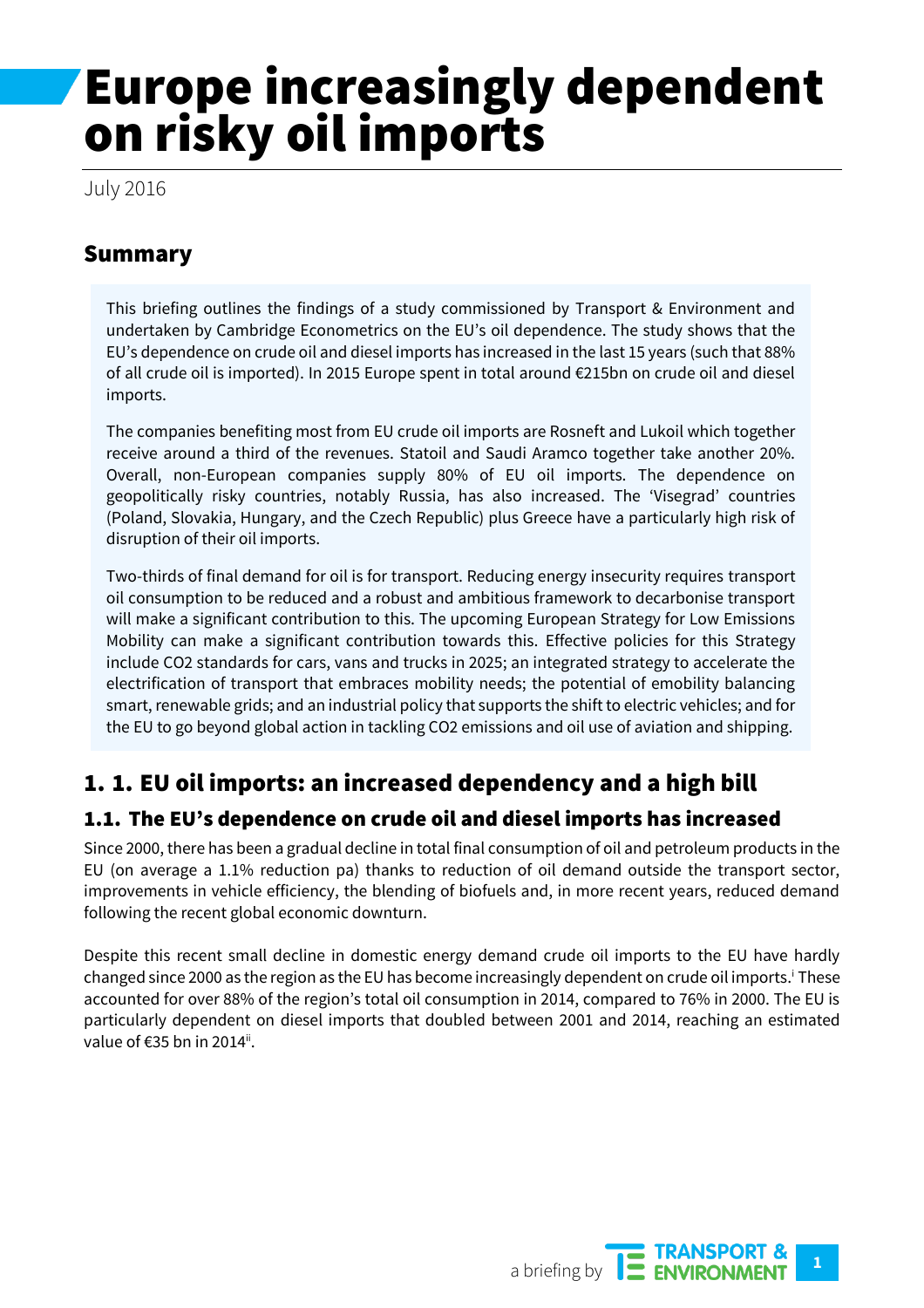

In 2015 (when the oil price was exceptionally low<sup>iii</sup>), total spending on crude oil imports in the EU was €187 bn. Adding estimates for diesel imports yields a total of around €215 bniv, equivalent to €425 per capita. For comparison, the total EU expenditure on natural gas imports was €40bn in the same year. Tackling the EU's dependence on oil and diesel should also be a focus of the discussions on energy security.

#### 1.2. Russia, the main supplier of crude oil to the EU

Russia accounted for one third of EU imports (around €50 bn) as illustrated in the map below that shows the main suppliers of crude oil to the EU in 2015. The EU's dependence on Russian imports has increased over the last 15 years, from 22% in 2001 to 30% in 2015.



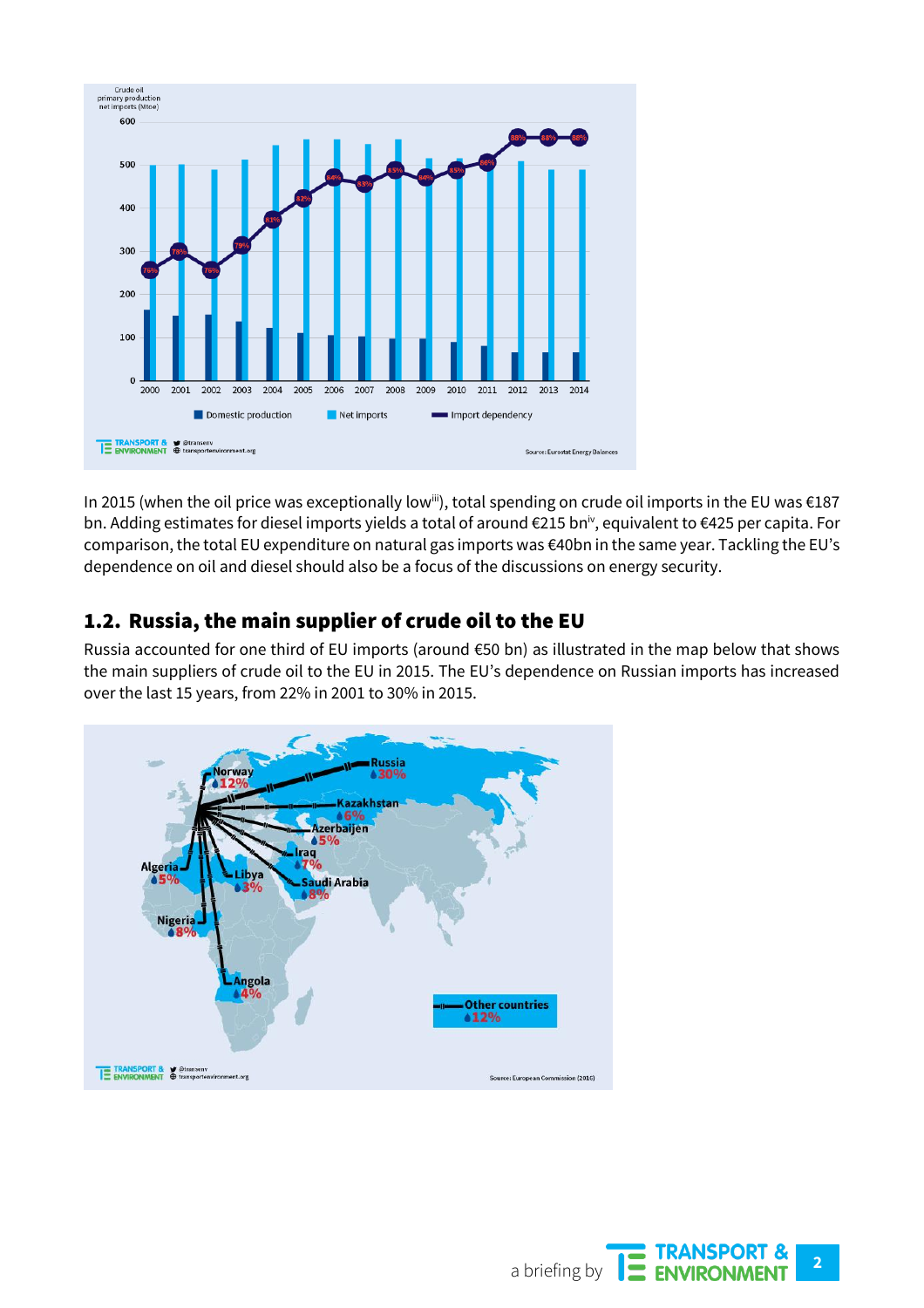

#### 1.3. Non-European companies benefit most from EU oil imports

The report also assesses for the first time what *companies* instead of *countries* benefit from the EU's oil imports. Over 80% of the imported crude oil in 2014 was supplied by non-European companies. Rosneft and Lukoil are the biggest beneficiaries, together they receive around a third of the EU's oil import revenues or over €60bn.

#### 2. EU oil imports are not safe imports

Through its imports, the EU is highly dependent on regions with high geopolitical instability. According to data published by the World Bank, Northern Africa is the region with greatest geopolitical risk<sup>v</sup>, closely followed by Russia and the Middle East. Iraq, Libya and Nigeria are among the countries with the highest risk of geopolitical instability that also export large volumes of crude oil to the EU. Russia, which has the highest share of EU oil imports (30%), has a geopolitical instability figure in the middle-upper range. The graph below shows the geopolitical instability in countries exporting oil to the EU.

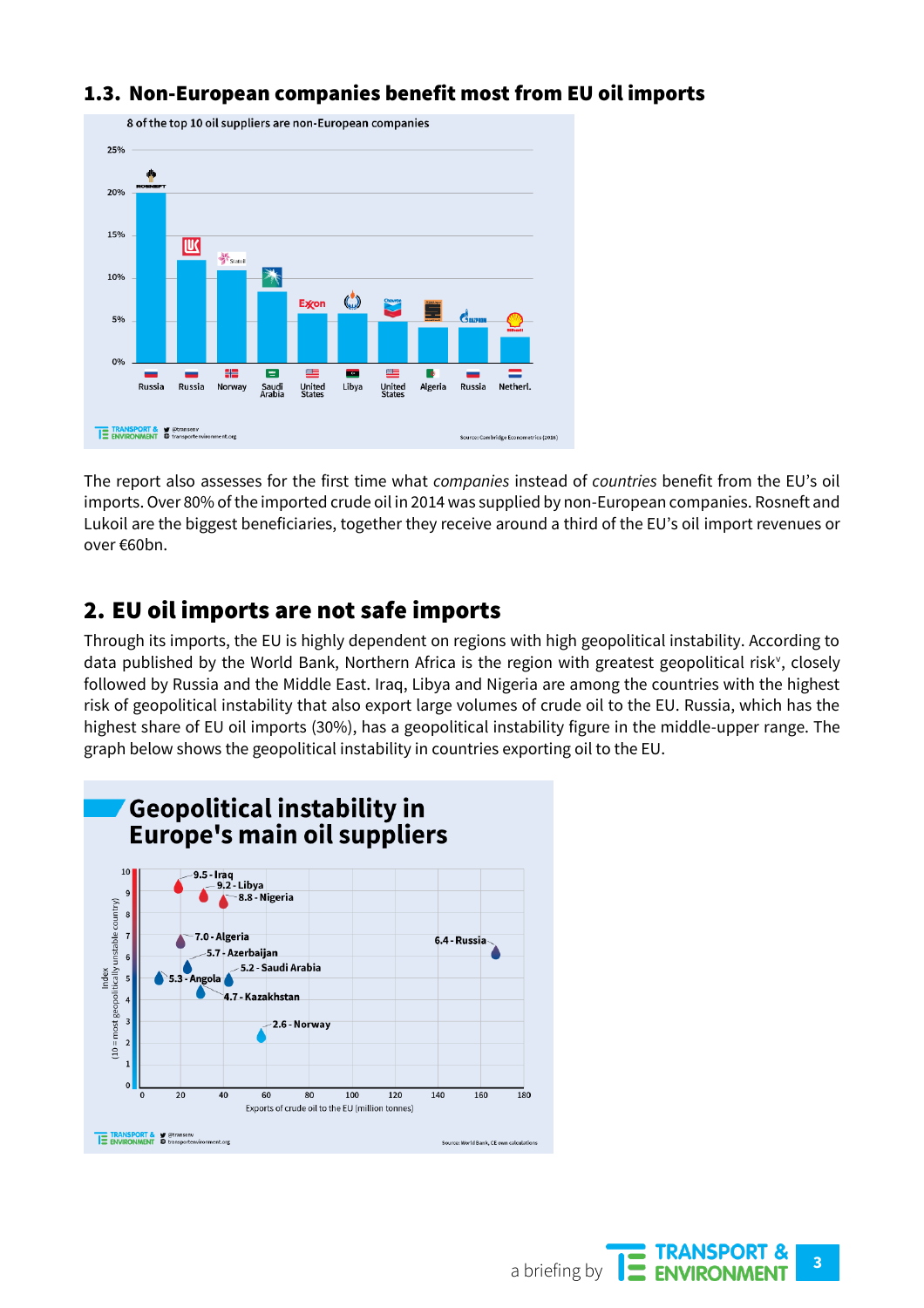The EU's exposure to countries with higher geopolitical risks has increased in recent years. This is partly because supply from more stable countries has declined. For example, the share of oil from Norway fell by 45% in the period 2001-15.

## 3. Eastern EU countries more exposed to a security of supply risk

Whilst the current discussions of EU energy security as part of the Energy Union package focus mainly on gas, there is also a security of supply risk for some EU countries when it comes to oil imports. According to CE's report<sup>vi</sup>, the current risk of security of supply for crude oil is the highest in the 'Visegrad' countries (Poland, Slovakia, Hungary, and the Czech Republic) and Greece. These countries are highly exposed to the risk of supply disruption for their oil imports because of high dependence on oil supplied by pipeline from one single supplier (Russia). Greece is also exposed to a relatively high security of supply risk, due to heavy reliance on oil imports from geopolitically unstable regions (in 2014, Greece imported almost 40% of its oil from Iraq). Western European countries such as France or the Netherlands are not exposed to a high risk because their oil suppliers are more diverse, and they have large import terminals that enable them to switch more easily to alternative sources of supply.

To address concerns around security of supply, the EU has adopted the Oil Stocks Directive that requires EU Member States to hold oil stocks to address potential supply shortages. However, the EU will need to reduce its overall use of oil if it wants to reduce the economy's exposure to oil supply risks, especially in high risk countries illustrated in the graph. For more information about EU country-specific imports, an interactive map tool is available [here.](http://www.camecon.com/tools/eu-oil-dependency-tool/)

#### 4. Conclusion: Reducing the EU's energy insecurity and decarbonising transport – two sides of one coin

The transport sector is the biggest driver of oil demand at EU level – two-thirds of final demand for oil comes from transport. Transport is also the [biggest emitter of CO2 and greenhouse gases in](http://transenv.eu/28Ljlm5)  [Europe.](http://transenv.eu/28Ljlm5) CO2 and oil consumption are directly related, with 1 kg of petrol, diesel and kerosene leading to around 3.15 kg of CO2 emissions when burned. In 2014, road transport accounted for 54% of final demand for petroleum products. Other types of transport, mainly aviation and shipping, accounted for 11% of the EU oil demand, yielding 65% in total. (Oil used for refining crude oil for transport is contained under the heading 'industry energy consumption' and should be added to the 65% share of the transport sector.) To reduce dependence on oil imports, the EU will have to decrease oil consumption in transport



through actions to increase efficiency, decarbonise and reduce mobility.

Reducing the EU's energy dependency and decarbonising transport are two sides of the same coin. The EU needs to reduce its demand for crude oil and petroleum products in the transport sector if it wants to reduce its energy bill and its reliance on geopolitically and environmentally risky oil imports. Implementing a strong decarbonisation strategy for transport will not only permit the EU to address energy insecurity it will also bring climate, environmental and economic benefits for the long-term. The European Commission is